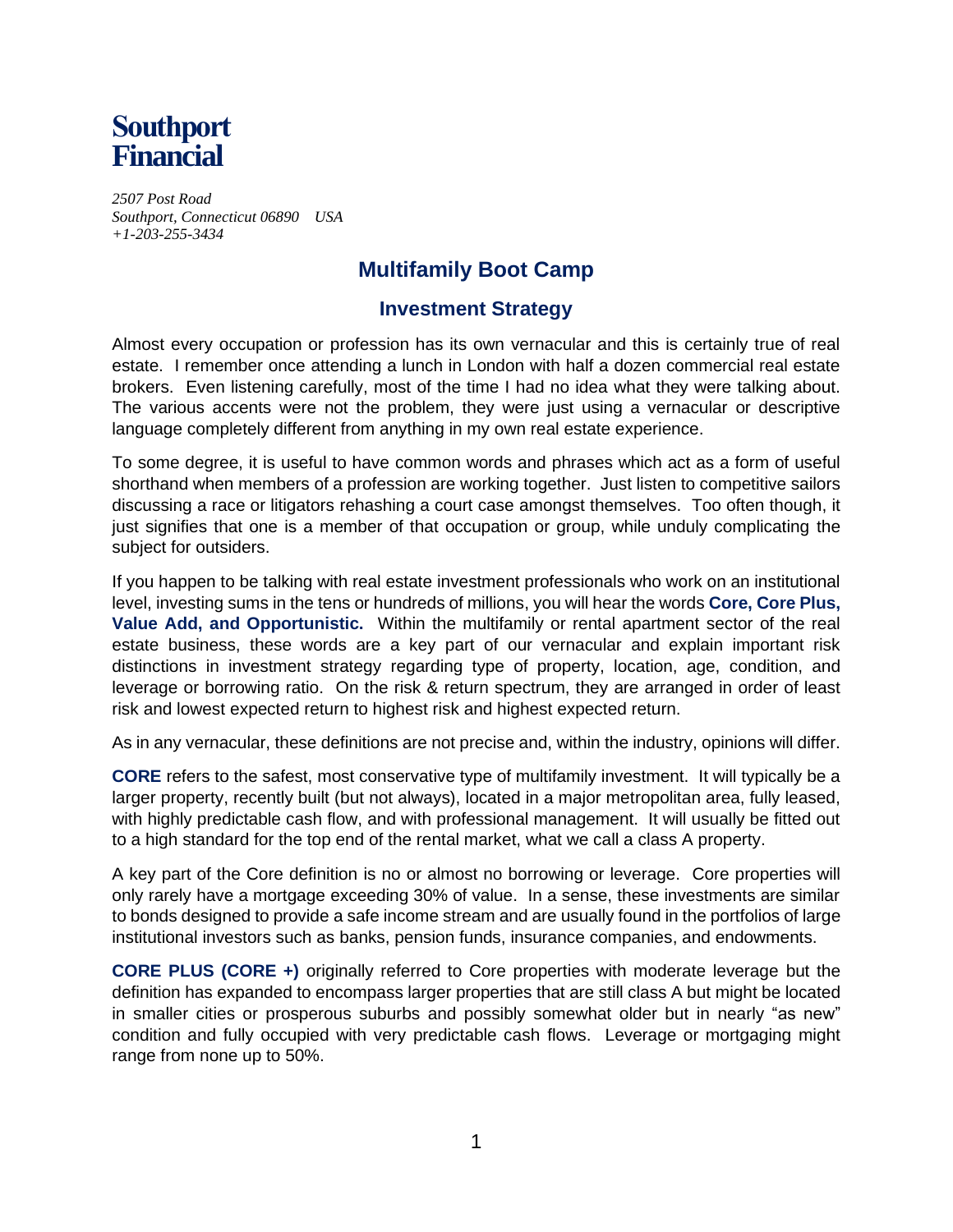**VALUE ADD** refers to a range of apartment properties that do not fit the Core and Core + definitions. They might be in a smaller city or suburb or rural area, be older, have some relatively minor leasing, upkeep or management problem, or some combination of the foregoing. Leverage might range from 50% to 80%. As suggested by the title, the likelihood of being able to add value through correcting or improving these problems is a key component in this classification.

**OPPORTUNISTIC** refers to a multifamily investment which carries a higher risk and involves a major change in the property or its management. The property might be older, run-down, partially or wholly unoccupied, in arrears on its debt, or badly managed. The leverage ratio or borrowing is likely to be high and correction of the problems might need a significant investment of money, effort and time.

**Where does Southport Financial fit in this spectrum** of rental apartment investments? We have had successful outcomes in the last three of these investment strategies. We have never owned or managed a property that would fit the CORE definition.

Currently, we fall somewhere between CORE + and VALUE ADD. Our preferred investment is a property of 200 to 350 apartment units which is located along the Eastern and Southern Seaboard (we call it "Sunbelt - Seaboard"), in or near a growing city with large concentrations of economic activity in healthcare, technology, education or energy. The property should be relatively new and be in very good physical condition or with defects that can be easily corrected. Our approach is to apply good management and to make relatively small changes that can quickly impact property value.



**Take for example**, a 256 unit apartment property located on the Florida east coast in the New Smyrna Beach, Daytona Beach area. It is six years old and in nearly "as new" physical condition, with four stories, elevators, and all modern amenities. The location is excellent, near employment,